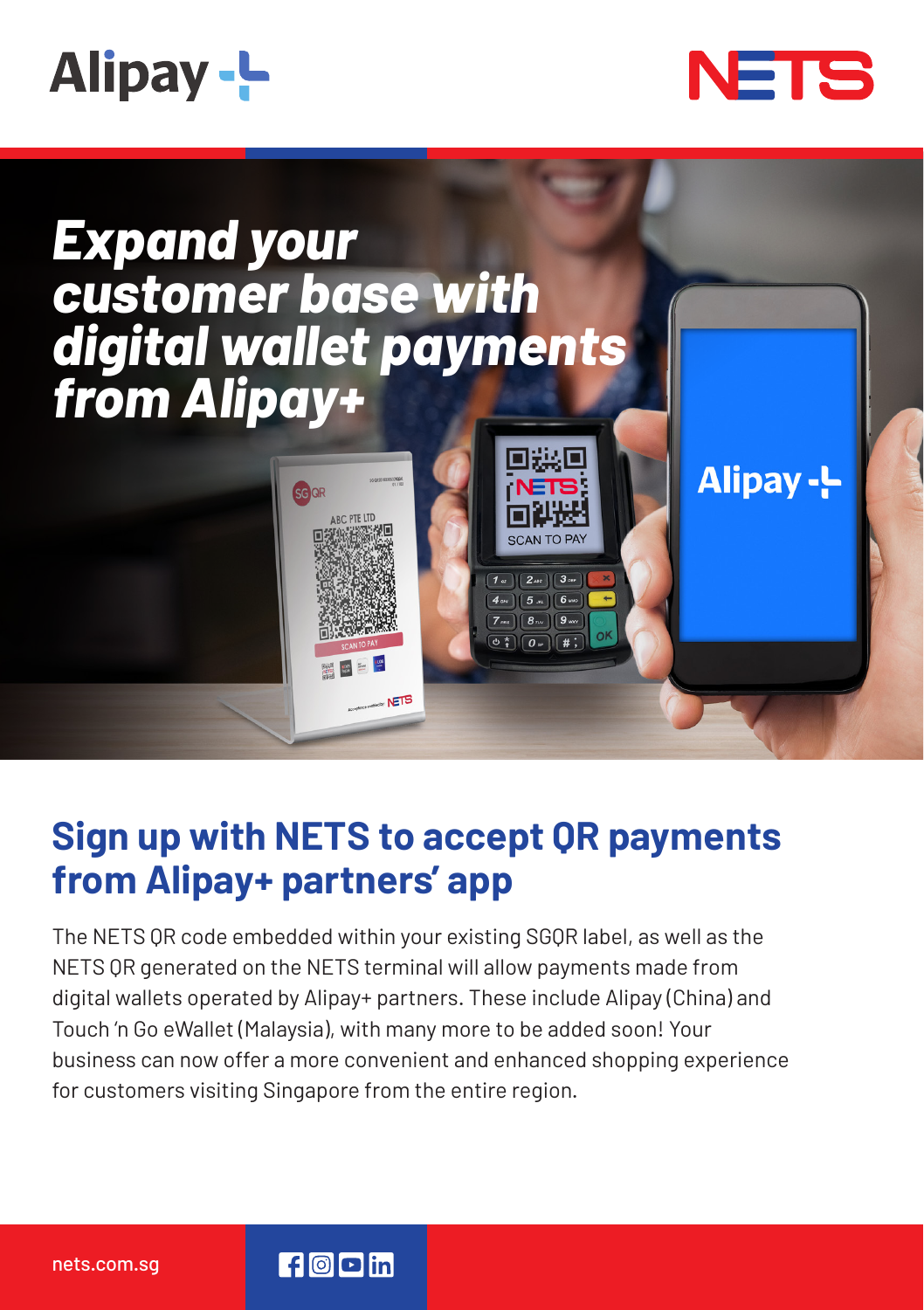SGQR label NETS QR on Terminal

# Alipay-L





## **Alipay+ Payment Acceptance with SGQR label and NETS QR on terminal**

Alipay+, a cross-border mobile payment and marketing solution by Ant Group, and NETS in Singapore have jointly developed a unified payment platform, integrating their mobile payment functions to allow cross border payments. Your business can now accept payments from more of your customers' favourite digital wallets, while also offering them a secure and convenient mobile payment experience.

Your customers can soon pay by simply scanning your existing SGQR label or/and NETS QR on your NETS terminal with their Alipay+ digital wallet partners. No additional action required on your part!

## **Benefits of accepting Alipay+ payment**



#### **No subscription fees**

Only be charged transaction fees when a payment is made by Alipay+ partners.



#### **Prompt Settlement**

Receive funds by the next business day and view all transactions in a single settlement report.



### **Convenient One-stop Shop**

Single point of contact and support from NETS.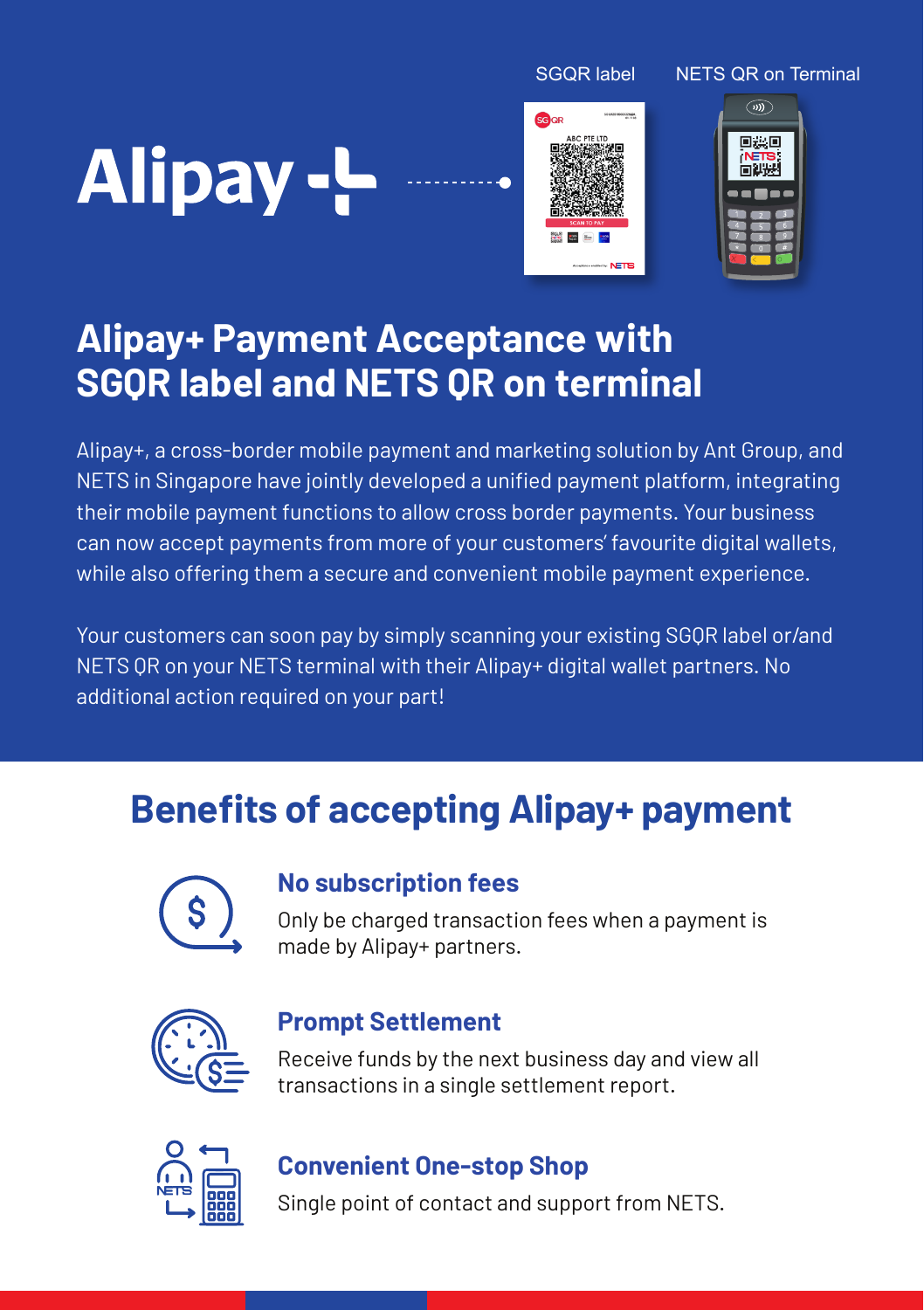## **Accept QR payments by Alipay+ partners**

Let your customers pay with their **Alipay+ partners' apps** by scanning the **SGQR** or **NETS QR** code generated on your **NETS terminal**, where applicable.



**Here are the steps to generate NETS QR code on your terminal:**